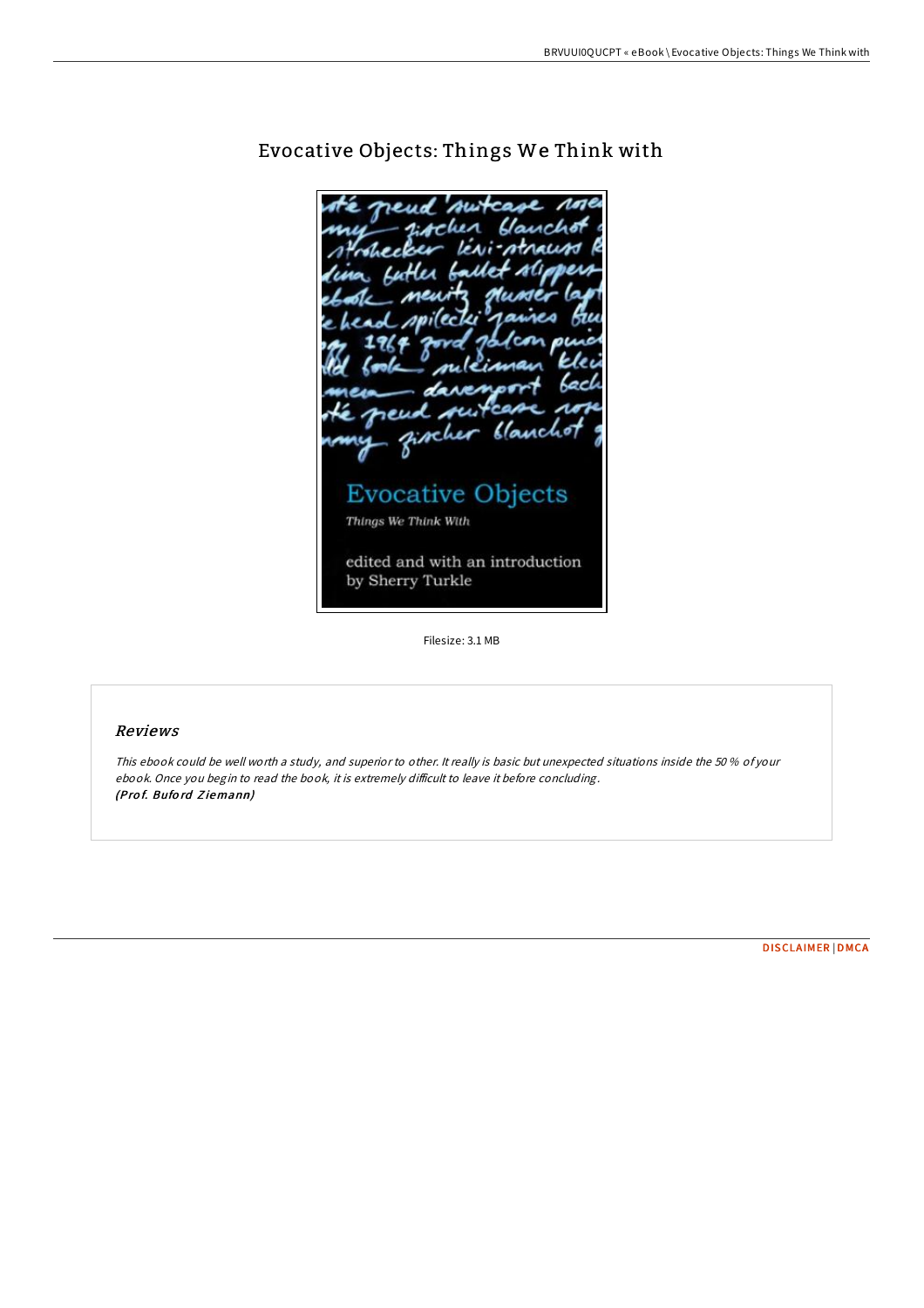### EVOCATIVE OBJECTS: THINGS WE THINK WITH



To save Evocative Objects: Things We Think with PDF, please refer to the web link beneath and download the document or gain access to additional information which might be in conjuction with EVOCATIVE OBJECTS: THINGS WE THINK WITH ebook.

MIT Press Ltd. Paperback. Book Condition: new. BRAND NEW, Evocative Objects: Things We Think with, Sherry Turkle, For Sherry Turkle, "We think with the objects we love; we love the objects we think with." In Evocative Objects, Turkle collects writings by scientists, humanists, artists, and designers that trace the power of everyday things. These essays reveal objects as emotional and intellectual companions that anchor memory, sustain relationships, and provoke new ideas.These days, scholars show new interest in the importance of the concrete. This volume's special contribution is its focus on everyday riches: the simplest of objects -- an apple, a datebook, a laptop computer--are shown to bring philosophy down to earth. The poet contends, "No ideas but in things." The notion of evocative objects goes further: objects carry both ideas and passions. In our relations to things, thought and feeling are inseparable. Whether it's a student's beloved 1964 Ford Falcon (left behind for a station wagon and motherhood), or a cello that inspires a meditation on fatherhood, the intimate objects in this collection are used to reflect on larger themes -- the role of objects in design and play, discipline and desire, history and exchange, mourning and memory, transition and passage, meditation and new vision.In the interest of enriching these connections, Turkle pairs each autobiographical essay with a text from philosophy, history, literature, or theory, creating juxtapositions at once playful and profound. So we have Howard Gardner's keyboards and Lev Vygotsky's hobbyhorses; William Mitchell's Melbourne train and Roland Barthes' pleasures of text; Joseph Cevetello's glucometer and Donna Haraway's cyborgs. Each essay is framed by images that are themselves evocative. Essays by Turkle begin and end the collection, inviting us to look more closely at the everyday objects of our lives, the familiar objects that drive our routines, hold our affections,...

旨 Read Evocative Objects: Things We Think with [Online](http://almighty24.tech/evocative-objects-things-we-think-with.html)  $\blacksquare$ Download PDF Evo[cative](http://almighty24.tech/evocative-objects-things-we-think-with.html) Objects: Things We Think with